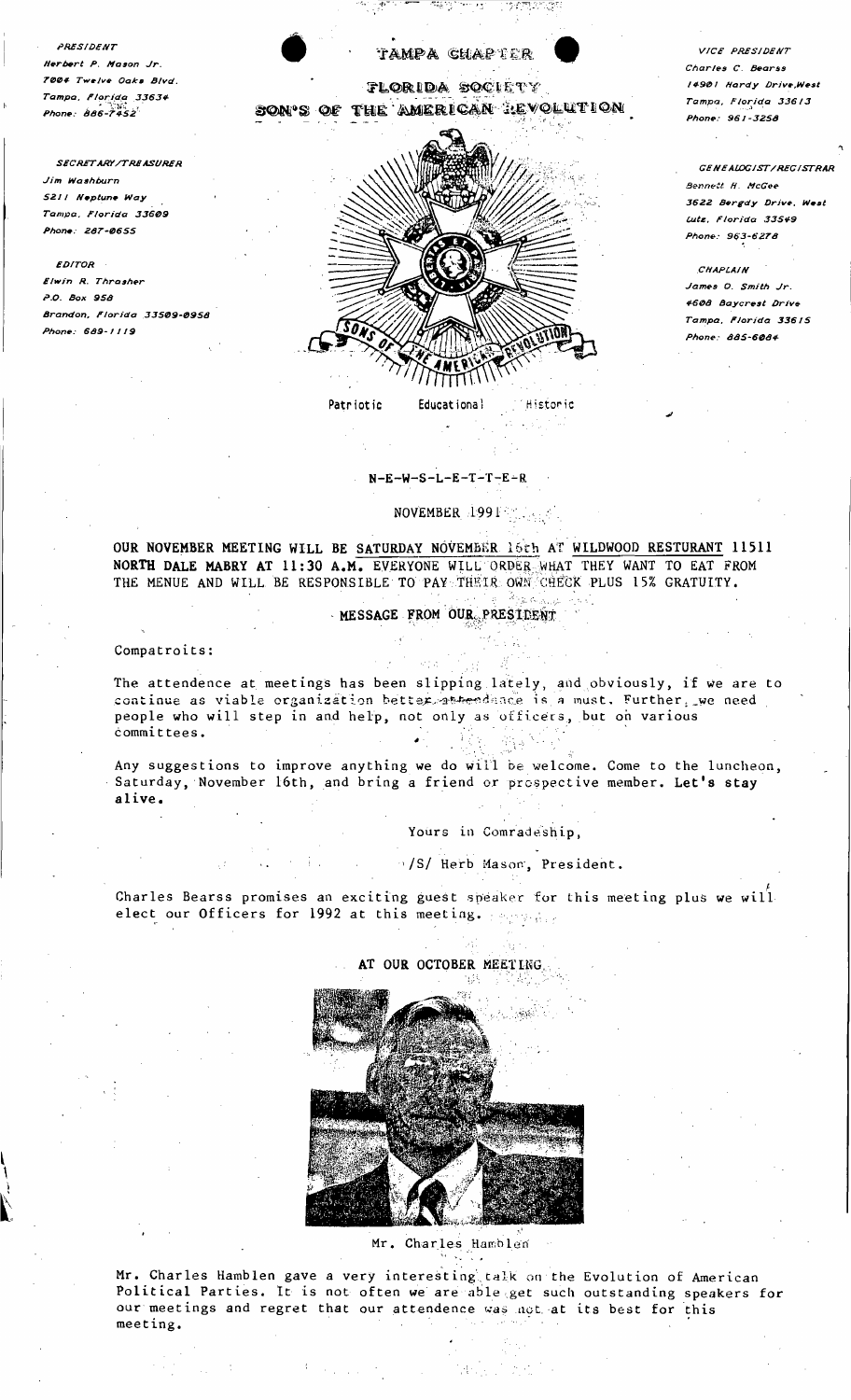|                                                                                                                                                                                                                                                                                                                                        |                                                                                                                |                                    | $H-A-P-P-Y$ $B-I-R-T-H-D-A-Y$ |                             |        |                                           |  |
|----------------------------------------------------------------------------------------------------------------------------------------------------------------------------------------------------------------------------------------------------------------------------------------------------------------------------------------|----------------------------------------------------------------------------------------------------------------|------------------------------------|-------------------------------|-----------------------------|--------|-------------------------------------------|--|
|                                                                                                                                                                                                                                                                                                                                        | John Pacheco Jr.<br>Martin W. McKinnon II<br>Col. Duane E. Vandenberg<br>Robert S. Sumner<br>James E. Washburn |                                    |                               |                             |        | 11/02<br>11/12<br>11/12<br>11/15<br>11/24 |  |
|                                                                                                                                                                                                                                                                                                                                        |                                                                                                                |                                    |                               |                             |        |                                           |  |
| Again remind you that it is time for you to pay your 1992 dues in order that we<br>can get them in to State & National before their deadline. Any one who is<br>interested in paying a LIFE TIME NATIONAL DUES as outline in the fall of 1989<br>magazine please let your treasurer know in order that he can supply you the<br>forms. |                                                                                                                |                                    |                               |                             |        |                                           |  |
|                                                                                                                                                                                                                                                                                                                                        |                                                                                                                |                                    |                               |                             |        |                                           |  |
| FROM:                                                                                                                                                                                                                                                                                                                                  |                                                                                                                |                                    |                               |                             |        |                                           |  |
|                                                                                                                                                                                                                                                                                                                                        |                                                                                                                |                                    |                               | TAMPA CHAPTER SAR 1992 DUES |        |                                           |  |
|                                                                                                                                                                                                                                                                                                                                        | NATIONAL DUES<br><b>STATE DUES</b><br>CHAPTER DUES                                                             |                                    | $\sim 100$ km s $^{-1}$       | 17.00<br>9.00<br>10.00      |        |                                           |  |
|                                                                                                                                                                                                                                                                                                                                        | $\sigma$ .<br>TOTAL                                                                                            |                                    |                               | 36.00                       |        |                                           |  |
| MAIL TO:                                                                                                                                                                                                                                                                                                                               |                                                                                                                | JAMES WASHBURN                     |                               |                             |        |                                           |  |
|                                                                                                                                                                                                                                                                                                                                        |                                                                                                                | 5211 NEPTUNE WAY<br>TAMPA, FLORIDA |                               | 33609                       |        |                                           |  |
|                                                                                                                                                                                                                                                                                                                                        |                                                                                                                |                                    |                               |                             |        |                                           |  |
|                                                                                                                                                                                                                                                                                                                                        |                                                                                                                |                                    |                               |                             |        |                                           |  |
|                                                                                                                                                                                                                                                                                                                                        |                                                                                                                |                                    |                               |                             |        |                                           |  |
|                                                                                                                                                                                                                                                                                                                                        |                                                                                                                | Histories — Patriotic              |                               | <b>ISBON ROUDS!</b>         |        |                                           |  |
|                                                                                                                                                                                                                                                                                                                                        |                                                                                                                |                                    |                               |                             |        |                                           |  |
|                                                                                                                                                                                                                                                                                                                                        |                                                                                                                |                                    |                               |                             |        |                                           |  |
|                                                                                                                                                                                                                                                                                                                                        |                                                                                                                |                                    |                               |                             |        |                                           |  |
| PLEASE NOTE THAT ANY ONE WISHING TO DONATE MONEY TO THE CHAPTER FOR OPERATING<br>EXPENSE PLEASE FEEL FREE TO DO SO AS THE CHAPTER SORELY NEEDS REVENUE TO CARRY<br>OUT THE PROGRAMS IT NOW HAS.                                                                                                                                        |                                                                                                                |                                    |                               |                             |        |                                           |  |
| Elwin A. Thrasher                                                                                                                                                                                                                                                                                                                      |                                                                                                                |                                    |                               |                             |        |                                           |  |
|                                                                                                                                                                                                                                                                                                                                        |                                                                                                                |                                    |                               |                             |        |                                           |  |
|                                                                                                                                                                                                                                                                                                                                        |                                                                                                                |                                    |                               |                             |        |                                           |  |
|                                                                                                                                                                                                                                                                                                                                        |                                                                                                                |                                    |                               |                             | CJ ND. | O C                                       |  |
| Editor Tampa Chapter<br>Son's of the American Revolution<br>P.O. Box 958<br>Brandon, Florida 33509-0958                                                                                                                                                                                                                                |                                                                                                                |                                    |                               |                             |        |                                           |  |
|                                                                                                                                                                                                                                                                                                                                        |                                                                                                                |                                    |                               |                             |        |                                           |  |

\$

لمر

 $\label{prop:nonlocal} \hbox{In the Hall solution}.$